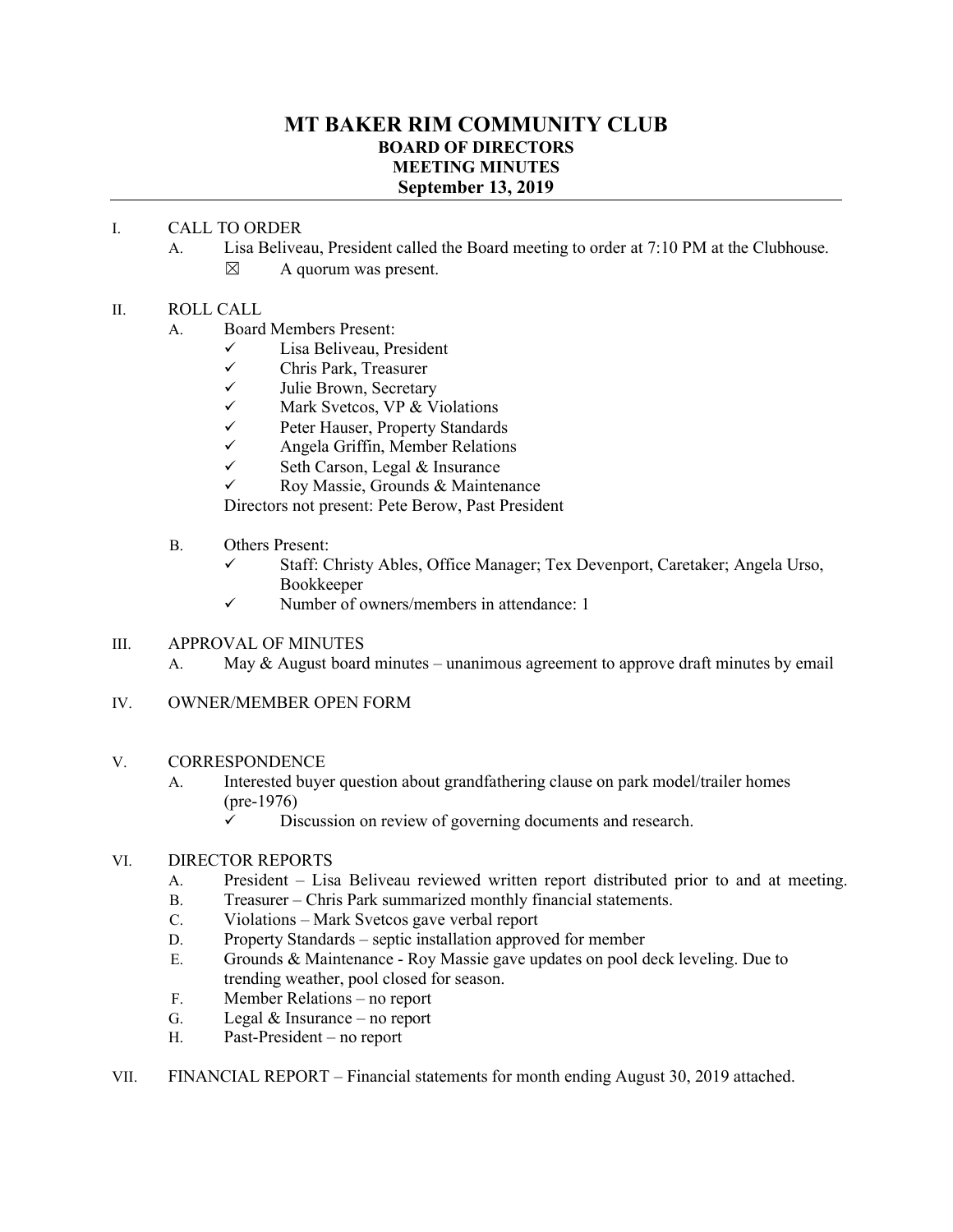### VIII. UNFINISHED BUSINESS

- A. Update on proposed website redesign project discussed adding online rental registration form to website to streamline process.
- IX. NEW BUSINESS
	- A. Open Bookkeeper position Chris Park & Christy to draft list of all office staff tasks/responsibilities to aid in job description
	- B. Peter Berow resignation Board would like to recognize and thank Peter for his years of dedication to community through board service.
	- C. Violation fine advisory committee Rheannon Schoephoester to chair committee to review schedule of violations and fines and propose amendments, if warranted. Primary focus on rental-related rules and associated fines, per feedback from handful of members at AGM.

### X. NEXT MEETING DATE

- A. The next Board meeting is scheduled for January 17, 2019 at 7 pm in the clubhouse.
- XI. ADJOURNMENT
	- A. There being no further business the meeting was adjourned at 9:30 pm.

### **APPROVED:**

**SECRETARY\_\_\_\_\_\_\_\_\_\_\_\_\_\_\_\_\_\_\_\_\_\_\_\_\_\_\_\_\_\_\_\_\_\_\_\_\_\_\_\_\_\_\_\_\_\_\_\_DATE\_\_\_\_\_\_\_\_\_\_\_\_\_\_\_\_\_**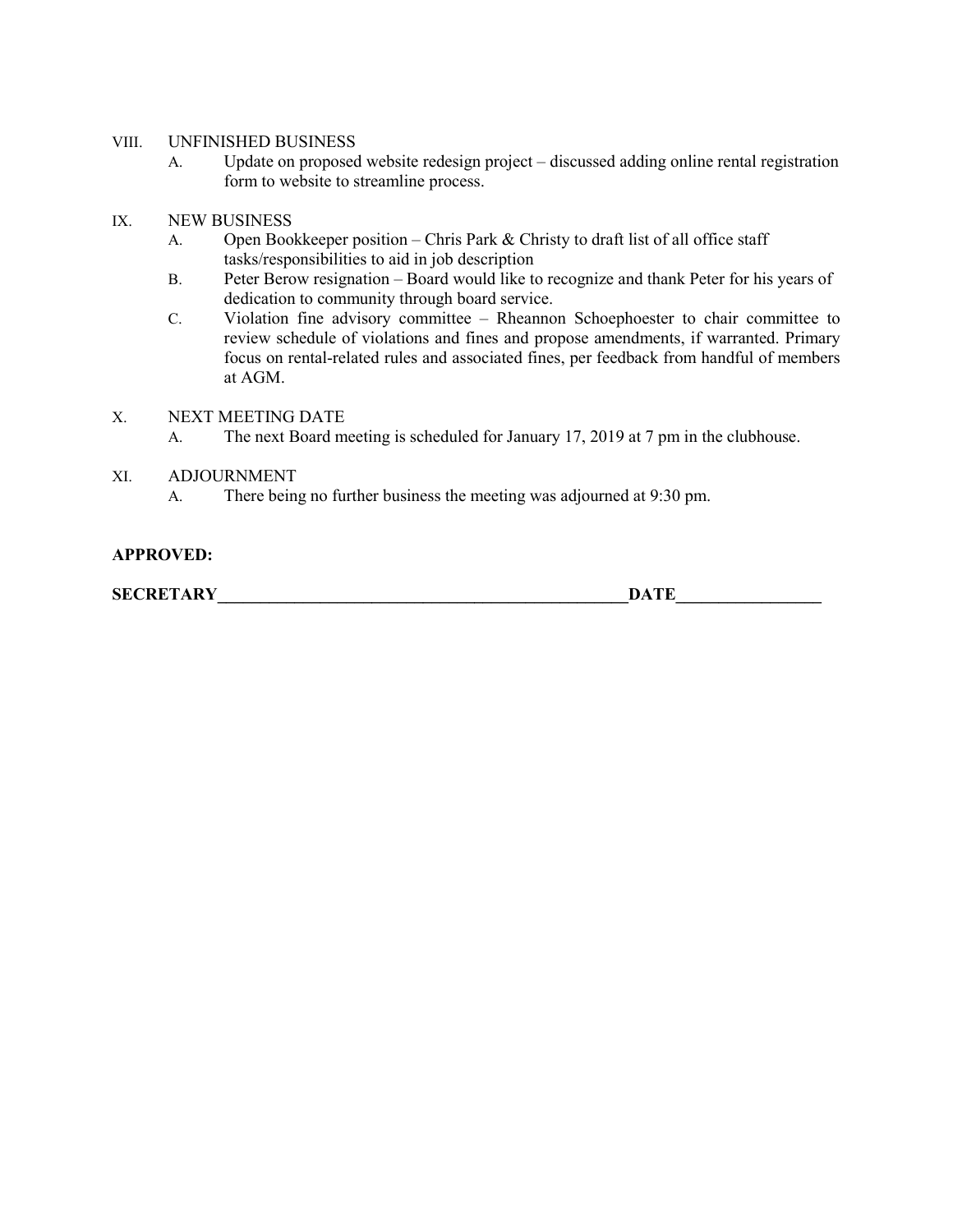## **7:29 PM Mt. Baker Rim Community Club 09/20/19 Balance Sheet Prev Year Comparison**

**Accrual Basis As of August 31, 2019**

|                                                          | Aug 31, 19              | Aug 31, 18              | \$ Change        |
|----------------------------------------------------------|-------------------------|-------------------------|------------------|
| <b>ASSETS</b>                                            |                         |                         |                  |
| <b>Current Assets</b>                                    |                         |                         |                  |
| <b>Checking/Savings</b><br>CASH                          |                         |                         |                  |
| 1020 · Petty Cash - Office                               | 1,629.40                | 513.40                  | 1,116.00         |
| 1025 · PayPal Online Account                             | 149.29                  | 110.76                  | 38.53            |
| 1080 · Peoples Business Checking                         | 7,329.62                | 10,489.43               | (3, 159.81)      |
| 1082 · Peoples Business Savings                          | 92,166.39               | 87,693.66               | 4,472.73         |
| 1084 · Peoples Construction Deposits                     | 16,000.00               | 14,005.18               | 1,994.82         |
| 1086 · Peoples GM Debit Card                             | 1,718.30                | 2,483.16                | (764.86)         |
| 1088 · Peoples Social Card                               | 392.95                  | 137.20                  | 255.75           |
| 1090 · First Federal RESERVES MMA new                    | 153,370.42              | 158,272.34              | (4,901.92)       |
| 1091 · First Fed Checking                                | 500.00                  | 500.00                  | 0.00             |
| 1093 First Fed 2YR CD                                    | 52,298.05               | 51,364.14               | 933.91           |
| 1094 First Fed 3YR CD<br><b>Total CASH</b>               | 52,505.94<br>378,060.36 | 51,595.11<br>377,164.38 | 910.83<br>895.98 |
|                                                          |                         |                         |                  |
| <b>Total Checking/Savings</b>                            | 378,060.36              | 377,164.38              | 895.98           |
| <b>Accounts Receivable</b><br>1200 · Accounts Receivable | 7,665.47                | 4,936.77                | 2,728.70         |
| <b>Total Accounts Receivable</b>                         | 7.665.47                | 4,936.77                | 2,728.70         |
| <b>Other Current Assets</b>                              |                         |                         |                  |
| 1310 · Prepaid Insurance                                 | 7,082.81                | 7,081.19                | 1.62             |
| 1499 · Undeposited Funds                                 | 473.00                  | 1,022.50                | (549.50)         |
| <b>Total Other Current Assets</b>                        | 7,555.81                | 8,103.69                | (547.88)         |
| <b>Total Current Assets</b>                              | 393,281.64              | 390,204.84              | 3,076.80         |
| <b>Fixed Assets</b>                                      |                         |                         |                  |
| <b>1600 BUILDING IMPROVEMENTS</b>                        |                         |                         |                  |
| 1620 Original Cost                                       | 563,160.95              | 563,160.95              | 0.00             |
| 1625 · Depreciation                                      | (286, 161.46)           | (266, 880.44)           | (19, 281.02)     |
| <b>Total 1600 BUILDING IMPROVEMENTS</b>                  | 276,999.49              | 296,280.51              | (19, 281.02)     |
| 1630 ROAD IMPROVEMENTS                                   |                         |                         |                  |
| 1640 Original Cost                                       | 338,792.00              | 338,792.00              | 0.00             |
| 1645 · Depreciation                                      | (338, 792.00)           | (338, 792.00)           | 0.00             |
| 1630 · ROAD IMPROVEMENTS - Other                         | 111.72                  | 0.00                    | 111.72           |
| Total 1630 ROAD IMPROVEMENTS                             | 111.72                  | 0.00                    | 111.72           |
| 1650 EQUIPMENT, OTHER                                    |                         |                         |                  |
| 1660 · Original Cost                                     | 101,795.23              | 101,795.23              | 0.00             |
| 1665 · Depreciation                                      | (91, 445.58)            | (86, 844.36)            | (4,601.22)       |
| Total 1650 · EQUIPMENT, OTHER                            | 10,349.65               | 14,950.87               | (4,601.22)       |
| 1670 VEHICLES                                            |                         |                         |                  |
| 1680 · Original Cost                                     | 38,675.00               | 38,675.00               | 0.00             |
| 1685 · Depreciation                                      | (36, 301.33)            | (35, 840.56)            | (460.77)         |
| Total 1670 · VEHICLES                                    | 2,373.67                | 2,834.44                | (460.77)         |
| <b>Total Fixed Assets</b>                                | 289,834.53              | 314,065.82              | (24, 231.29)     |
| <b>Other Assets</b>                                      |                         |                         |                  |
| 1911 · Stock - CHS, Inc.                                 | 4,787.92                | 4,787.92                | 0.00             |
| <b>Total Other Assets</b>                                | 4,787.92                | 4,787.92                | 0.00             |
| <b>TOTAL ASSETS</b>                                      | 687,904.09              | 709,058.58              | (21, 154.49)     |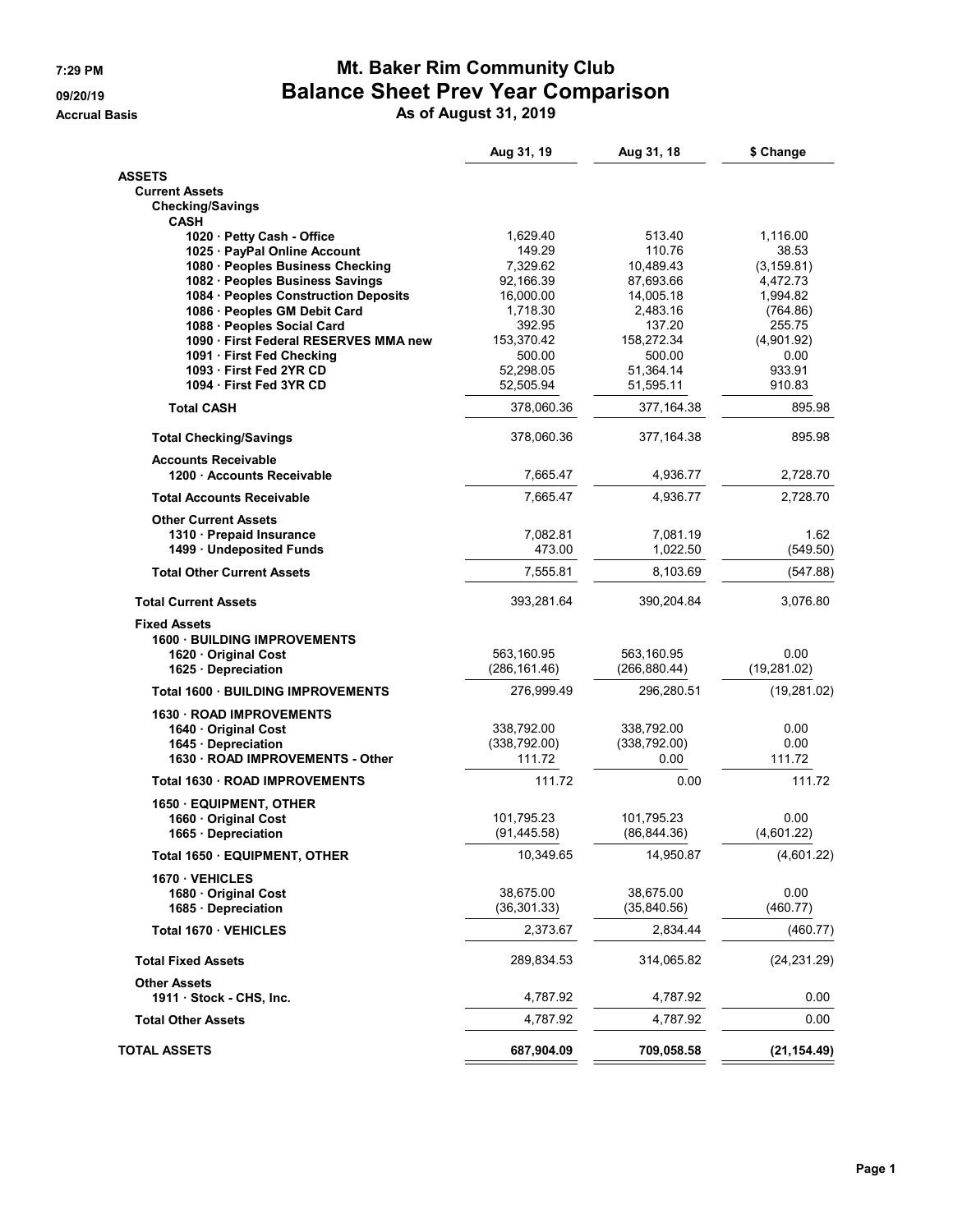## **7:29 PM Mt. Baker Rim Community Club 09/20/19 Balance Sheet Prev Year Comparison**

**Accrual Basis As of August 31, 2019**

|                                                                                     | Aug 31, 19 | Aug 31, 18   | \$ Change    |
|-------------------------------------------------------------------------------------|------------|--------------|--------------|
| <b>LIABILITIES &amp; EQUITY</b><br><b>Liabilities</b><br><b>Current Liabilities</b> |            |              |              |
| <b>Accounts Payable</b>                                                             |            |              |              |
| 2000 Accounts Payable                                                               | 434.00     | 0.00         | 434.00       |
| <b>Total Accounts Payable</b>                                                       | 434.00     | 0.00         | 434.00       |
| <b>Other Current Liabilities</b>                                                    |            |              |              |
| 2080 · Prepaid Dues                                                                 | 1.485.00   | 1.597.32     | (112.32)     |
| 2100 · Payroll Liabilities                                                          | 2.351.96   | 1.828.38     | 523.58       |
| 2110 · Direct Deposit Liabilities                                                   | 0.00       | 1.026.91     | (1,026.91)   |
| 2200 · Federal Income Tax Payable                                                   | (150.00)   | 0.00         | (150.00)     |
| 2250 · Deposits Held for Contractors                                                | 16.000.00  | 14,000.00    | 2.000.00     |
| <b>Total Other Current Liabilities</b>                                              | 19,686.96  | 18,452.61    | 1,234.35     |
| <b>Total Current Liabilities</b>                                                    | 20,120.96  | 18,452.61    | 1,668.35     |
| <b>Total Liabilities</b>                                                            | 20,120.96  | 18,452.61    | 1,668.35     |
| <b>Equity</b>                                                                       |            |              |              |
| 3015 Retained Earnings                                                              | 16,281.79  | (51, 938.45) | 68,220.24    |
| 3020 Operating Fund                                                                 | 322,790.23 | 407,474.23   | (84, 684.00) |
| 3030 · Replacement Fund                                                             | 254.769.00 | 222,024.00   | 32.745.00    |
| <b>Net Income</b>                                                                   | 73,942.11  | 113,046.19   | (39, 104.08) |
| <b>Total Equity</b>                                                                 | 667.783.13 | 690.605.97   | (22, 822.84) |
| <b>TOTAL LIABILITIES &amp; EQUITY</b>                                               | 687,904.09 | 709,058.58   | (21, 154.49) |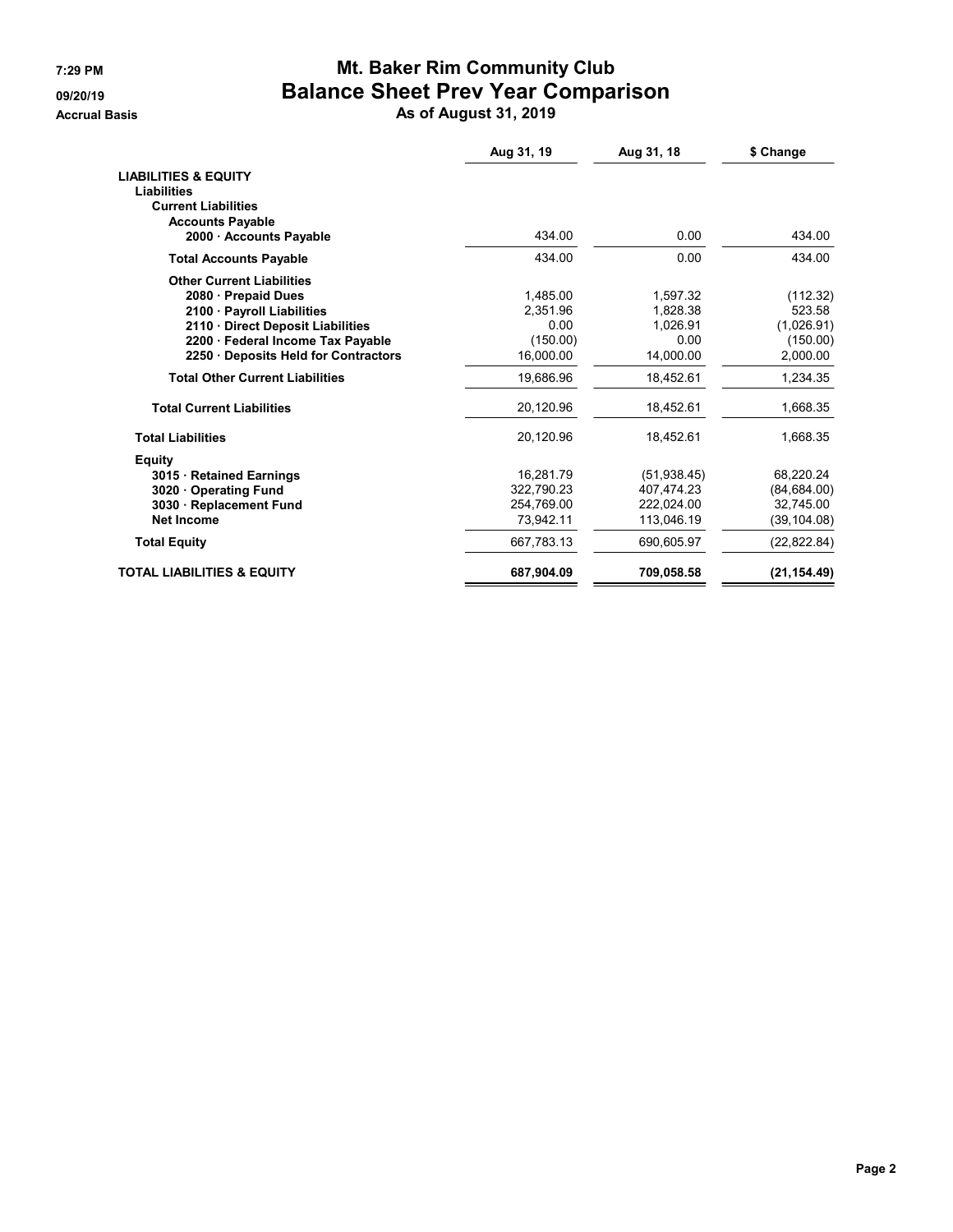## **7:31 PM Mt. Baker Rim Community Club 09/20/19 Monthly Expense Report**

**Accrual Basis August 2019**

|                                                             | Aug 19             | Aug 18             | Jan - Aug 19          |
|-------------------------------------------------------------|--------------------|--------------------|-----------------------|
| <b>Ordinary Income/Expense</b>                              |                    |                    |                       |
| <b>Expense</b><br>5000 ADMINISTRATION                       |                    |                    |                       |
| 5005 · Accounting Expense                                   | 0.00               | 0.00               | 8.550.00              |
| 5011 Bank Service Charges                                   | 5.95               | 0.00               | 55.48                 |
| 5012 Credit Card Fees                                       | 32.52              | 30.79              | 2,933.15              |
| 5021 Gate Card Expense                                      | 0.00               | 0.00               | 698.08                |
| 5024 • Annual General Meeting Expense                       | 0.00               | 0.00               | 1,436.40              |
| 5025 General Admin./Directors                               | 0.00               | 0.00               | 1,714.05              |
| 5028 Internet Access                                        | 129.99<br>0.00     | 129.99             | 909.93                |
| $5030 \cdot$ Legal<br>5031 · Legal - Filing Fees            | 0.00               | 0.00<br>13.00      | 1,216.50<br>0.00      |
| 5035 Licenses & Permits                                     | 0.00               | 0.00               | 800.97                |
| 5045 Office Supplies                                        | 17.05              | 103.06             | 758.12                |
| 5046 Postage                                                | 0.00               | 60.00              | 114.65                |
| 5050 Social Functions                                       | 59.00              | 0.00               | 215.54                |
| 5060 Training                                               | 0.00               | 0.00               | 325.00                |
| 5064 Website                                                | 0.00               | 0.00               | 240.00                |
| 5120 · General Insurance                                    | 0.00               | 0.00               | 16,997.13             |
| Total 5000 ADMINISTRATION                                   | 244.51             | 336.84             | 36,965.00             |
| 5200 MAINTENANCE & REPAIR                                   |                    |                    |                       |
| 5210 Clubhouse-Maintenance                                  | 0.00               | 186.40             | 407.17                |
| 5215 Gate House-Maintenance                                 | 0.00               | 0.00               | 3,555.10              |
| 5220 Gate/Security-Maintenance                              | 0.00               | 0.00               | 2,795.55              |
| 5225 · Pool-Maintenance & Repair                            | 0.00               | 14.12<br>761.26    | 335.60                |
| 5230 Grounds-Maintenance<br>5231 · Roads-Maintenance/Paving | 65.17<br>0.00      | 0.00               | 1,913.88<br>27,253.57 |
| 5240 Tree Removal                                           | 0.00               | 0.00               | 2,929.50              |
| <b>Total 5200 MAINTENANCE &amp; REPAIR</b>                  | 65.17              | 961.78             | 39,190.37             |
|                                                             |                    |                    |                       |
| 5300 SUPPLIES                                               |                    |                    |                       |
| 5310 Other Supplies                                         | 0.00               | 0.00               | 805.49                |
| 5311 Clubhouse Supplies                                     | 25.97<br>1,112.06  | 194.19<br>740.26   | 1,791.91              |
| 5320 · Pool Supplies<br>5325 Tools                          | 0.00               | 134.77             | 11,066.26<br>778.26   |
| Total 5300 · SUPPLIES                                       | 1,138.03           | 1,069.22           | 14,441.92             |
| 5400 TAXES                                                  |                    |                    |                       |
| 5410 · Payroll Taxes                                        |                    |                    |                       |
| 5411 · Federal Unemployment Tax                             | 11.09              | 15.01              | 205.34                |
| 5412 FICA/Medicare                                          | 982.63             | 758.28             | 8,196.72              |
| 5414 · State Unemployment Tax                               | 49.23              | 12.89              | 410.82                |
| 5415 Labor & Industries                                     | 243.33             | 241.40             | 1,812.73              |
| Total 5410 · Payroll Taxes                                  | 1,286.28           | 1,027.58           | 10,625.61             |
| 5420 - Income Taxes                                         | 0.00               | 110.00             | 273.00                |
| 5430 · Property Tax - Gatehouse                             | 0.00               | 0.00               | 209.00                |
| 5435 · Property Tax - MBR lots                              | 0.00               | 0.00               | 17.90                 |
| Total 5400 TAXES                                            | 1,286.28           | 1,137.58           | 11,125.51             |
| 5500 UTILITIES                                              |                    |                    |                       |
| 5510 · Telephone                                            | 161.27             | 135.17             | 1,023.76              |
| 5515 Garbage                                                | 1,496.22<br>718.07 | 1,721.07<br>611.52 | 11,066.21<br>5,026.49 |
| 5516 · Recycling<br>5520 Gate House-Power                   | 120.30             | 110.30             | 1,635.66              |
| 5525 Clubhouse-Power                                        | 0.00               | 546.86             | 2,601.06              |
| 5530 Storage Shed-Power                                     | 0.00               | 0.00               | 66.05                 |
| 5535 · Gate House-Water                                     | 0.00               | 0.00               | 150.42                |
| 5537 · Propane                                              | 0.00               | 1,344.09           | 3,678.90              |
| 5540 Clubhouse-Water                                        | 0.00               | 0.00               | 316.41                |
| 5545 · Clubhouse-Wi-Fi Internet                             | 189.98             | 189.98             | 1,329.86              |
| Total 5500 · UTILITIES                                      | 2,685.84           | 4,658.99           | 26,894.82             |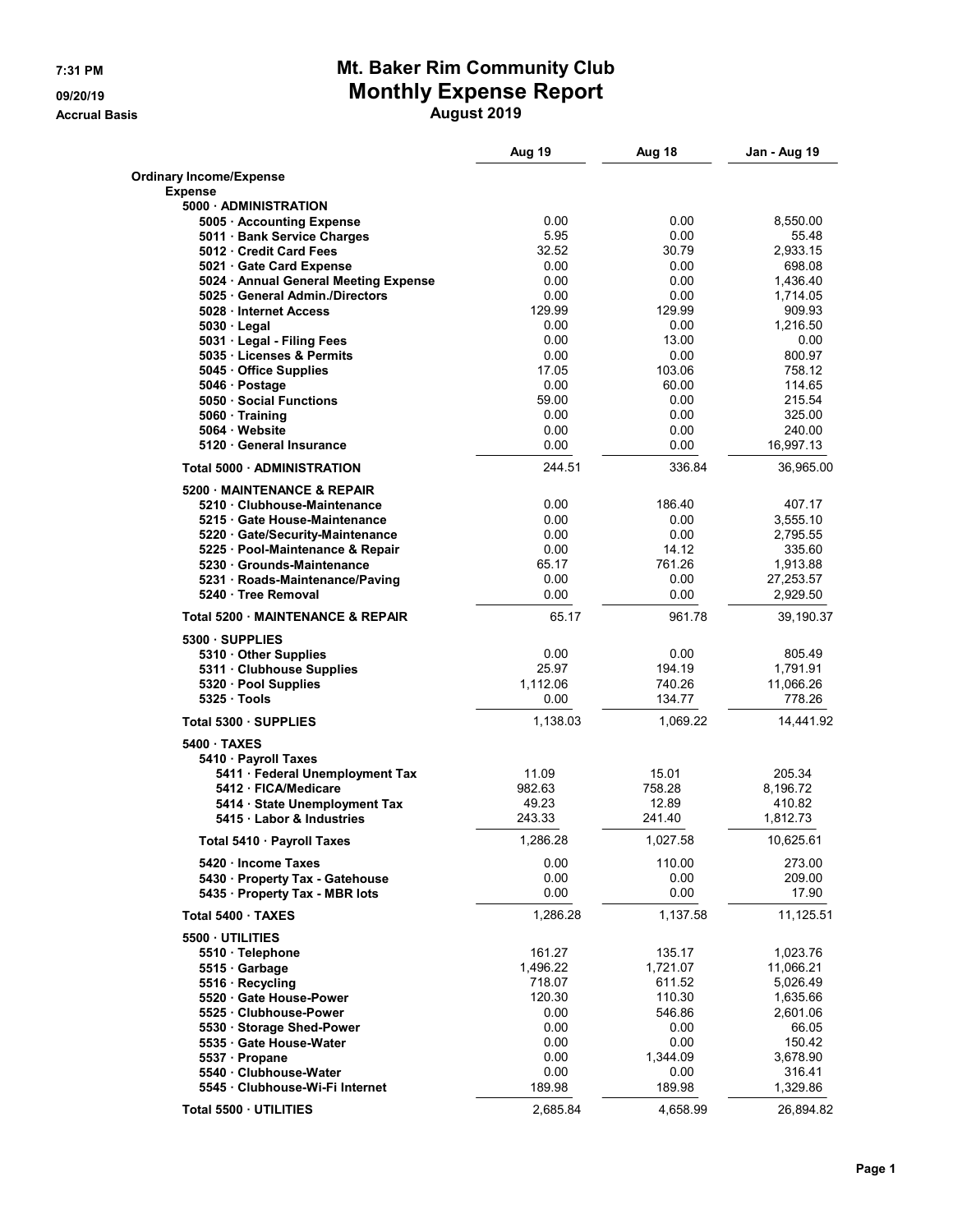## **7:31 PM Mt. Baker Rim Community Club 09/20/19 Monthly Expense Report**

**Accrual Basis August 2019**

|                                                                                                                                                                                                                                                             | Aug 19                                                                     | Aug 18                                                                     | Jan - Aug 19                                                                         |
|-------------------------------------------------------------------------------------------------------------------------------------------------------------------------------------------------------------------------------------------------------------|----------------------------------------------------------------------------|----------------------------------------------------------------------------|--------------------------------------------------------------------------------------|
| 5600 VEHICLE/EQUIPMENT<br>5610 Fuel<br>5615 Maintenance & Repair-Vehicles                                                                                                                                                                                   | 182.90<br>300.05                                                           | 253.72<br>0.00                                                             | 2,442.01<br>940.88                                                                   |
| Total 5600 · VEHICLE/EQUIPMENT                                                                                                                                                                                                                              | 482.95                                                                     | 253.72                                                                     | 3,382.89                                                                             |
| 5700 WAGES & BENEFITS<br>5715 Salary - Caretaker<br>5720 Wages - Bookkeeper<br>5721 · Wages - MBR Office Manager<br>5724 · Wages - Seasonal PT Caretaker<br>5725 · Wages - Asst. Caretaker<br>5726 · Wages - PT Asst. Caretaker<br>5727 · IRA Contributions | 4,120.00<br>1,502.00<br>2,346.34<br>862.50<br>3,028.95<br>984.94<br>135.93 | 2,059.18<br>1,738.50<br>1,853.00<br>0.00<br>2.960.00<br>1,301.25<br>166.74 | 34,176.57<br>14,871.90<br>20,611.38<br>2,422.50<br>25,554.63<br>3,797.74<br>1,288.98 |
| Total 5700 WAGES & BENEFITS                                                                                                                                                                                                                                 | 12,980.66                                                                  | 10,078.67                                                                  | 102,723.70                                                                           |
| 6560 · Payroll Expenses<br>66900 · Reconciliation Discrepancies                                                                                                                                                                                             | 154.00<br>0.00                                                             | 230.52<br>0.00                                                             | 1.446.58<br>(600.00)                                                                 |
| <b>Total Expense</b>                                                                                                                                                                                                                                        | 19,037.44                                                                  | 18,727.32                                                                  | 235,570.79                                                                           |
| <b>Net Ordinary Income</b>                                                                                                                                                                                                                                  | (19,037.44)                                                                | (18, 727.32)                                                               | (235, 570.79)                                                                        |
| <b>Other Income/Expense</b><br><b>Other Expense</b><br>8070 Operating Reserve<br><b>8500 CAPITAL EXPENDITURES</b><br>8510 · Building Improvements<br>8555 · Sand Cover                                                                                      | 0.00<br>0.00                                                               | 0.00<br>0.00                                                               | (11,025.00)<br>7,613.70                                                              |
| Total 8510 · Building Improvements                                                                                                                                                                                                                          | 0.00                                                                       | 0.00                                                                       | 7,613.70                                                                             |
| 8530 New Equipment<br>8538 · Office Equipment                                                                                                                                                                                                               | 0.00                                                                       | 0.00                                                                       | 3,154.98                                                                             |
| Total 8530 · New Equipment                                                                                                                                                                                                                                  | 0.00                                                                       | 0.00                                                                       | 3,154.98                                                                             |
| 8560 Capital Reserve Fund                                                                                                                                                                                                                                   | 0.00                                                                       | 0.00                                                                       | 11,025.00                                                                            |
| Total 8500 · CAPITAL EXPENDITURES                                                                                                                                                                                                                           | 0.00                                                                       | 0.00                                                                       | 21,793.68                                                                            |
| 8600 Depreciation Expense                                                                                                                                                                                                                                   | 1,872.45                                                                   | 1,872.49                                                                   | 16,852.05                                                                            |
| <b>Total Other Expense</b>                                                                                                                                                                                                                                  | 1,872.45                                                                   | 1,872.49                                                                   | 27,620.73                                                                            |
| <b>Net Other Income</b>                                                                                                                                                                                                                                     | (1,872.45)                                                                 | (1,872.49)                                                                 | (27, 620.73)                                                                         |
| Net Income                                                                                                                                                                                                                                                  | (20, 909.89)                                                               | (20, 599.81)                                                               | (263, 191.52)                                                                        |
|                                                                                                                                                                                                                                                             |                                                                            |                                                                            |                                                                                      |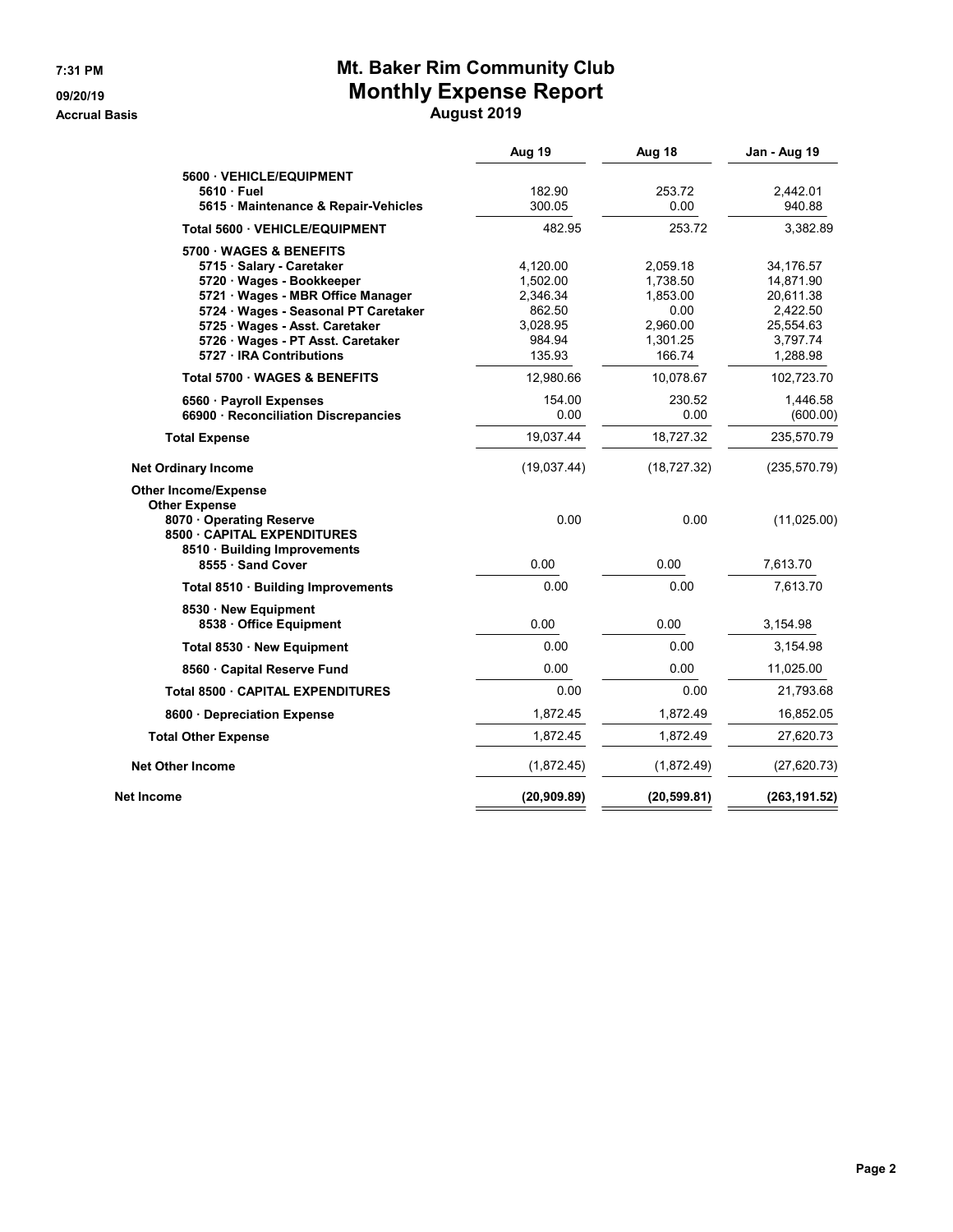# **7:30 PM Mt. Baker Rim Community Club 09/20/19 Profit & Loss Budget vs. Actual**

**Accrual Basis January through August 2019**

|                                                                    | Jan - Aug 19       | <b>Budget</b>        | % of Budget      |
|--------------------------------------------------------------------|--------------------|----------------------|------------------|
| <b>Ordinary Income/Expense</b>                                     |                    |                      |                  |
| <b>Income</b>                                                      |                    |                      |                  |
| 4010 Members Dues                                                  | 297,337.50         | 295,988.00           | 100.5%           |
| 4018 · Rental Income - Apartment                                   | 4,200.00           |                      | 100.0%           |
| 4030 Members Interest                                              | 397.68             | 400.00               | 99.4%            |
| 4050 Members Lien Fees                                             | 1,600.00           |                      | 100.0%           |
| 4101 Member Gate Card                                              | 700.00             | 1,300.00             | 53.8%            |
| 4102 Vendor Gate Card                                              | 670.00             | 2,000.00             | 33.5%            |
| 4140 Interest Income                                               | 2,639.88           | 3,500.00             | 75.4%            |
| 4165 · Recovery of Bad Debt                                        | 12,038.57          |                      | 100.0%           |
| 4168 Clubhouse Rental Income                                       | 350.00             | 350.00               | 100.0%           |
| 4169 Violations Income                                             | 100.00             | 1,000.00             | 10.0%            |
| 4173 · Renter Fee Income                                           | 14,650.00          | 14,000.00            | 104.6%           |
| 4175 Transfer Fees                                                 | 2.400.00           | 2,500.00             | 96.0%            |
| 4176 Social Function Income                                        | 50.00              |                      | 100.0%           |
| <b>Total Income</b>                                                | 337, 133.63        | 321,038.00           | 105.0%           |
| <b>Gross Profit</b>                                                | 337,133.63         | 321,038.00           | 105.0%           |
| <b>Expense</b>                                                     |                    |                      |                  |
| 5000 ADMINISTRATION                                                |                    |                      |                  |
| 5005 · Accounting Expense                                          | 8,550.00           | 8,500.00             | 100.6%           |
| 5006 · Bookkeeping                                                 |                    | 250.00               |                  |
| 5011 · Bank Service Charges                                        | 55.48              | 60.00                | 92.5%            |
| 5012 Credit Card Fees                                              | 2,933.15           | 1,900.00             | 154.4%           |
| 5021 Gate Card Expense                                             | 698.08             | 1,000.00             | 69.8%            |
| 5024 • Annual General Meeting Expense                              | 1,436.40           | 1,400.00             | 102.6%<br>274.2% |
| 5025 General Admin./Directors<br>5028 Internet Access              | 1,714.05<br>909.93 | 625.00<br>1,600.00   | 56.9%            |
| $5030 \cdot$ Legal                                                 | 1,216.50           |                      |                  |
| 5031 · Legal - Filing Fees                                         |                    | 200.00               |                  |
| 5032 · Attorney Fees                                               |                    | 500.00               |                  |
| 5035 Licenses & Permits                                            | 800.97             | 700.00               | 114.4%           |
| 5036 · Mileage                                                     |                    | 50.00                |                  |
| 5045 Office Supplies                                               | 758.12             | 1,500.00             | 50.5%            |
| 5046 · Postage                                                     | 114.65             | 750.00               | 15.3%            |
| 5047 Computer Software                                             |                    | 225.00               |                  |
| 5050 · Social Functions                                            | 215.54             |                      | 100.0%           |
| 5060 Training                                                      | 325.00             | 300.00               | 108.3%           |
| 5061 · Amazon Prime Annual Fee                                     |                    | 110.00               |                  |
| 5064 Website                                                       | 240.00             | 350.00               | 68.6%            |
| 5120 General Insurance                                             | 16,997.13          | 15,250.00            | 111.5%           |
| Total 5000 - ADMINISTRATION                                        | 36,965.00          | 35,270.00            | 104.8%           |
| 5200 MAINTENANCE & REPAIR                                          |                    |                      |                  |
| 5210 Clubhouse-Maintenance                                         | 407.17             | 1,200.00             | 33.9%            |
| 5215 Gate House-Maintenance                                        | 3,555.10           | 600.00               | 592.5%           |
| 5216 Office Maintenance                                            |                    | 300.00               | 233.0%           |
| 5220 Gate/Security-Maintenance<br>5225 · Pool-Maintenance & Repair | 2,795.55<br>335.60 | 1,200.00<br>1,200.00 | 28.0%            |
| 5230 Grounds-Maintenance                                           | 1,913.88           | 2,400.00             | 79.7%            |
| 5231 · Roads-Maintenance/Paving                                    | 27,253.57          | 18,000.00            | 151.4%           |
| 5235 Compactor Maintenance                                         |                    | 500.00               |                  |
| 5240 · Tree Removal                                                | 2,929.50           | 1,200.00             | 244.1%           |
| Total 5200 MAINTENANCE & REPAIR                                    | 39,190.37          | 26,600.00            | 147.3%           |
| 5300 · SUPPLIES                                                    |                    |                      |                  |
| 5310 Other Supplies                                                | 805.49             |                      | 100.0%           |
| 5311 · Clubhouse Supplies                                          | 1,791.91           | 1,100.00             | 162.9%           |
| 5320 · Pool Supplies                                               | 11,066.26          | 8,000.00             | 138.3%           |
| $5325 \cdot$ Tools                                                 | 778.26             | 900.00               | 86.5%            |
| Total 5300 SUPPLIES                                                | 14,441.92          | 10,000.00            | 144.4%           |
| 5400 TAXES                                                         |                    |                      |                  |
| 5410 · Payroll Taxes                                               |                    |                      |                  |
| 5411 · Federal Unemployment Tax                                    | 205.34             | 350.00               | 58.7%            |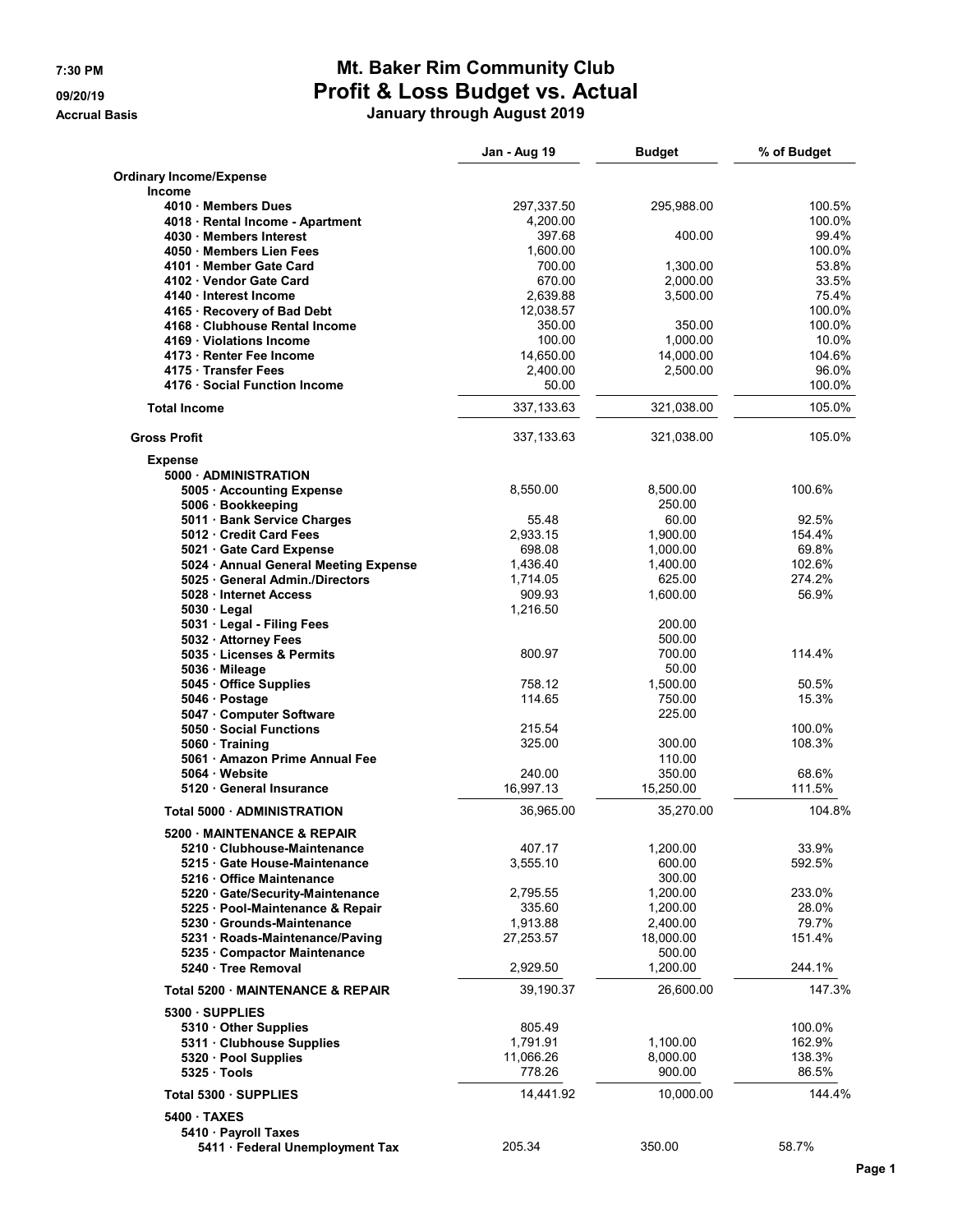## **7:30 PM Mt. Baker Rim Community Club 09/20/19 Profit & Loss Budget vs. Actual Accrual Basis January through August 2019**

| טוסט                                                                | unuury umvuyn muyu    |                        |                |
|---------------------------------------------------------------------|-----------------------|------------------------|----------------|
|                                                                     | Jan - Aug 19          | <b>Budget</b>          | % of Budget    |
| 5412 · FICA/Medicare                                                | 8,196.72              | 10,500.00              | 78.1%          |
| 5414 · State Unemployment Tax                                       | 410.82                | 200.00                 | 205.4%         |
| 5415 · Labor & Industries                                           | 1,812.73              | 3,750.00               | 48.3%          |
| Total 5410 · Payroll Taxes                                          | 10,625.61             | 14,800.00              | 71.8%          |
| 5420 · Income Taxes                                                 | 273.00                |                        | 100.0%         |
| 5430 · Property Tax - Gatehouse                                     | 209.00                | 225.00                 | 92.9%          |
| 5435 · Property Tax - MBR lots                                      | 17.90                 | 18.00                  | 99.4%          |
| Total 5400 · TAXES                                                  | 11,125.51             | 15,043.00              | 74.0%          |
| 5500 UTILITIES                                                      |                       |                        |                |
| 5510 · Telephone                                                    | 1,023.76              | 1,800.00               | 56.9%          |
| 5515 Garbage                                                        | 11,066.21             | 13,500.00              | 82.0%          |
| 5516 · Recycling                                                    | 5,026.49              | 5,000.00               | 100.5%         |
| 5520 Gate House-Power<br>5525 Clubhouse-Power                       | 1,635.66              | 3,000.00               | 54.5%<br>47.3% |
|                                                                     | 2,601.06<br>66.05     | 5,500.00<br>250.00     | 26.4%          |
| 5530 · Storage Shed-Power<br>5535 Gate House-Water                  | 150.42                | 300.00                 | 50.1%          |
| 5537 · Propane                                                      | 3,678.90              | 9,000.00               | 40.9%          |
| 5540 Clubhouse-Water                                                | 316.41                | 600.00                 | 52.7%          |
| 5545 Clubhouse-Wi-Fi Internet                                       | 1,329.86              | 2,300.00               | 57.8%          |
| Total 5500 UTILITIES                                                | 26,894.82             | 41,250.00              | 65.2%          |
| 5600 VEHICLE/EQUIPMENT                                              |                       |                        |                |
| 5610 Fuel                                                           | 2,442.01              | 2,750.00               | 88.8%          |
| 5615 Maintenance & Repair-Vehicles                                  | 940.88                | 2,500.00               | 37.6%          |
| Total 5600 VEHICLE/EQUIPMENT                                        | 3,382.89              | 5,250.00               | 64.4%          |
| 5700 WAGES & BENEFITS                                               |                       |                        |                |
| 5715 · Salary - Caretaker                                           | 34,176.57             | 49,000.00              | 69.7%          |
| 5720 · Wages - Bookkeeper                                           | 14,871.90             | 24,000.00              | 62.0%          |
| 5721 · Wages - MBR Office Manager                                   | 20,611.38             | 22,000.00              | 93.7%          |
| 5724 · Wages - Seasonal PT Caretaker                                | 2,422.50              |                        |                |
| 5725 · Wages - Asst. Caretaker<br>5726 · Wages - PT Asst. Caretaker | 25,554.63<br>3,797.74 | 39,000.00<br>10,000.00 | 65.5%<br>38.0% |
| 5727 · IRA Contributions                                            | 1,288.98              | 4,000.00               | 32.2%          |
| Total 5700 WAGES & BENEFITS                                         | 102,723.70            | 148,000.00             | 69.4%          |
| 6560 · Payroll Expenses                                             | 1,446.58              | 2,100.00               | 68.9%          |
| 66900 · Reconciliation Discrepancies                                | (600.00)              |                        |                |
| <b>Total Expense</b>                                                | 235,570.79            | 283,513.00             | 83.1%          |
| <b>Net Ordinary Income</b>                                          | 101,562.84            | 37,525.00              | 270.7%         |
| <b>Other Income/Expense</b>                                         |                       |                        |                |
| <b>Other Expense</b>                                                |                       | 42,000.00              | $(26.3)\%$     |
| 8070 Operating Reserve                                              | (11,025.00)           |                        |                |

**8555 · Sand Cover** 2001 2002 2003 2004 2012 2013 7,613.70 **Total 8510 · Building Improvements** 7,613.70 **100.0%** 100.0%

**8538 · Office Equipment** 2,154.98 100.0% **Total 8530 · New Equipment** 2,154.98 100.0%

**Total 8500 · CAPITAL EXPENDITURES** 21,793.68 21,793.68 100.0%

**Total Other Expense** 27,620.73 42,000.00 65.8% **Net Other Income** (27,620.73) (42,000.00) 65.8%

**Net Income 73,942.11 (4,475.00) (1,652.3)%**

**8500 · CAPITAL EXPENDITURES 8510 · Building Improvements**

**8530 · New Equipment**

**8560 · Capital Reserve Fund** 11,025.00

8600 · Depreciation Expense **16,852.05**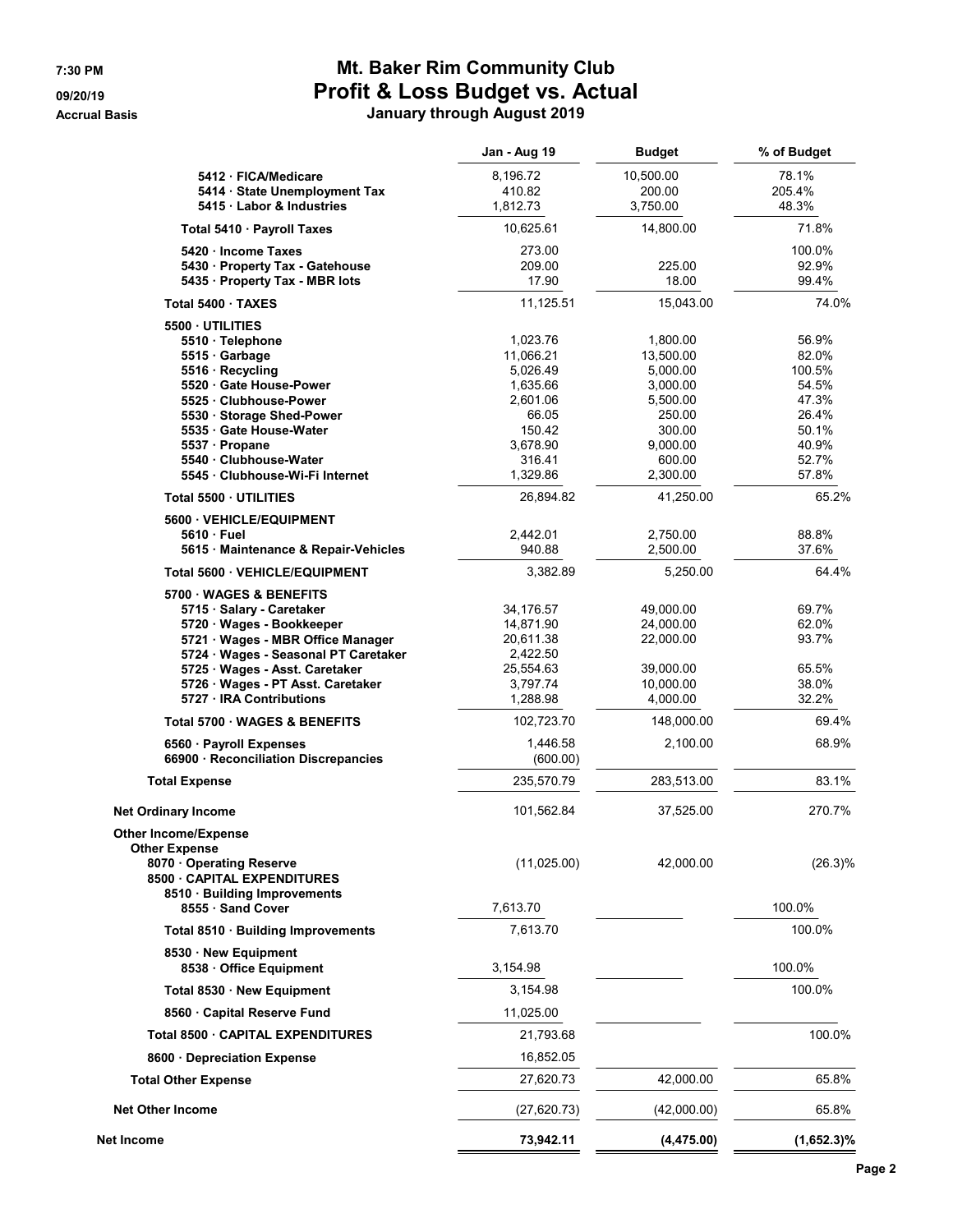## **7:30 PM Mt. Baker Rim Community Club 09/20/19 Profit & Loss Prev Year Comparison**

**Accrual Basis January through August 2019**

|                                                                 | Jan - Aug 19          | Jan - Aug 18       | \$ Change            |
|-----------------------------------------------------------------|-----------------------|--------------------|----------------------|
| <b>Ordinary Income/Expense</b>                                  |                       |                    |                      |
| <b>Income</b>                                                   |                       |                    |                      |
| 4010 Members Dues                                               | 297,337.50            | 295,987.50         | 1,350.00             |
| 4018 · Rental Income - Apartment                                | 4,200.00              | 0.00               | 4,200.00             |
| 4030 Members Interest                                           | 397.68                | 201.45             | 196.23               |
| 4050 Members Lien Fees                                          | 1,600.00              | 350.00             | 1,250.00             |
| 4101 Member Gate Card                                           | 700.00                | 880.00             | (180.00)             |
| 4102 Vendor Gate Card                                           | 670.00                | 1,410.00           | (740.00)             |
| 4140 · Interest Income                                          | 2,639.88              | 2,680.21<br>0.00   | (40.33)<br>12,038.57 |
| 4165 · Recovery of Bad Debt<br>4168 Clubhouse Rental Income     | 12,038.57<br>350.00   | 700.00             | (350.00)             |
| 4169 · Violations Income                                        | 100.00                | 4,625.00           | (4,525.00)           |
| 4173 · Renter Fee Income                                        | 14,650.00             | 14,075.00          | 575.00               |
| 4175 Transfer Fees                                              | 2,400.00              | 1,500.00           | 900.00               |
| 4176 · Social Function Income                                   | 50.00                 | 0.00               | 50.00                |
| <b>Total Income</b>                                             | 337, 133.63           | 322,409.16         | 14,724.47            |
| <b>Gross Profit</b>                                             | 337,133.63            | 322,409.16         | 14,724.47            |
| <b>Expense</b>                                                  |                       |                    |                      |
| 5000 ADMINISTRATION                                             |                       |                    |                      |
| 5005 · Accounting Expense                                       | 8,550.00              | 8,200.00           | 350.00               |
| 5011 Bank Service Charges                                       | 55.48                 | 38.20              | 17.28                |
| 5012 Credit Card Fees                                           | 2,933.15<br>698.08    | 2,150.85           | 782.30               |
| 5021 Gate Card Expense<br>5024 • Annual General Meeting Expense | 1,436.40              | 857.02<br>928.95   | (158.94)<br>507.45   |
| 5025 General Admin./Directors                                   | 1,714.05              | 367.17             | 1,346.88             |
| 5028 Internet Access                                            | 909.93                | 1,039.92           | (129.99)             |
| $5030 \cdot$ Legal                                              | 1,216.50              | 0.00               | 1,216.50             |
| 5031 · Legal - Filing Fees                                      | 0.00                  | 88.00              | (88.00)              |
| 5035 Licenses & Permits                                         | 800.97                | 628.00             | 172.97               |
| 5045 Office Supplies                                            | 758.12                | 983.10             | (224.98)             |
| 5046 · Postage                                                  | 114.65                | 285.60             | (170.95)             |
| 5047 Computer Software                                          | 0.00                  | 34.08              | (34.08)              |
| 5050 Social Functions                                           | 215.54                | 233.97             | (18.43)              |
| 5060 Training                                                   | 325.00                | 0.00               | 325.00               |
| 5064 Website                                                    | 240.00                | 203.96             | 36.04                |
| 5120 · General Insurance                                        | 16,997.13             | 17,269.45          | (272.32)             |
| Total 5000 · ADMINISTRATION                                     | 36,965.00             | 33,308.27          | 3,656.73             |
| 5200 MAINTENANCE & REPAIR                                       |                       |                    |                      |
| 5210 Clubhouse-Maintenance                                      | 407.17                | 666.08             | (258.91)             |
| 5215 Gate House-Maintenance                                     | 3,555.10              | 863.50             | 2,691.60             |
| 5220 Gate/Security-Maintenance                                  | 2,795.55              | 1,714.43           | 1,081.12             |
| 5225 · Pool-Maintenance & Repair                                | 335.60                | 183.03             | 152.57               |
| 5230 Grounds-Maintenance<br>5231 Roads-Maintenance/Paving       | 1,913.88<br>27,253.57 | 1,546.15<br>0.00   | 367.73<br>27,253.57  |
| 5235 Compactor Maintenance                                      | 0.00                  | 70.15              | (70.15)              |
| 5240 Tree Removal                                               | 2,929.50              | 1,302.00           | 1,627.50             |
| Total 5200 MAINTENANCE & REPAIR                                 | 39,190.37             | 6,345.34           | 32,845.03            |
| 5300 · SUPPLIES                                                 |                       |                    |                      |
| 5310 Other Supplies                                             | 805.49                | 0.00               | 805.49               |
| 5311 Clubhouse Supplies                                         | 1,791.91              | 1,263.36           | 528.55               |
| 5320 · Pool Supplies<br>5325 Tools                              | 11,066.26<br>778.26   | 7,869.73<br>622.70 | 3,196.53<br>155.56   |
| Total 5300 · SUPPLIES                                           | 14,441.92             | 9,755.79           | 4,686.13             |
| 5400 TAXES                                                      |                       |                    |                      |
| 5410 · Payroll Taxes                                            |                       |                    |                      |
| 5411 · Federal Unemployment Tax                                 | 205.34                | 208.47             | (3.13)               |
| 5412 FICA/Medicare                                              | 8,196.72              | 7,285.60           | 911.12               |
| 5414 · State Unemployment Tax                                   | 410.82                | 123.93             | 286.89               |
| 5415 Labor & Industries                                         | 1,812.73              | 1,835.79           | (23.06)              |
| Total 5410 · Payroll Taxes                                      | 10,625.61             | 9,453.79           | 1,171.82             |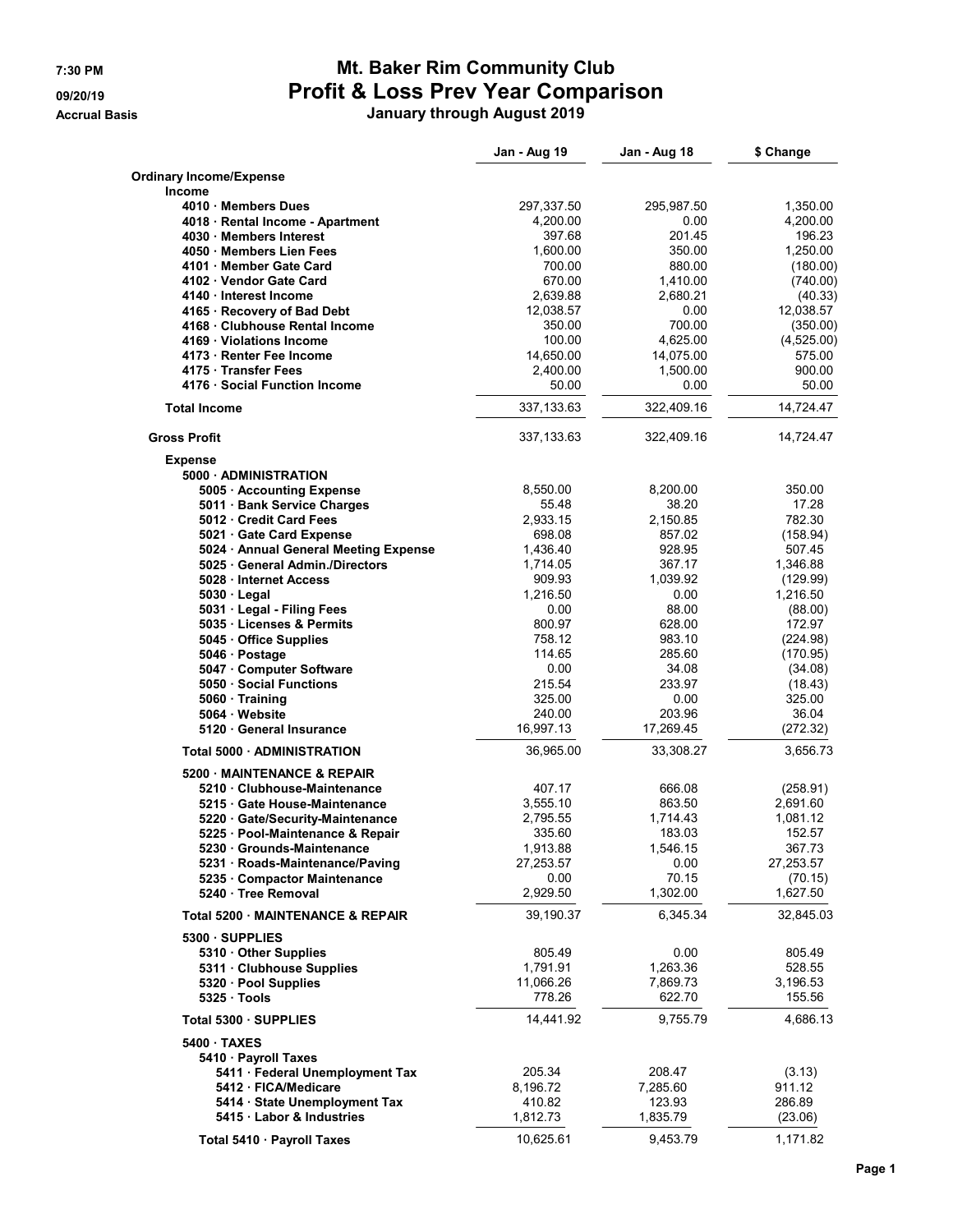# **7:30 PM Mt. Baker Rim Community Club 09/20/19 Profit & Loss Prev Year Comparison**

**Accrual Basis January through August 2019**

|                                                              | Jan - Aug 19           | Jan - Aug 18           | \$ Change              |
|--------------------------------------------------------------|------------------------|------------------------|------------------------|
| 5420 Income Taxes                                            | 273.00                 | 330.00                 | (57.00)                |
| 5430 · Property Tax - Gatehouse                              | 209.00                 | 209.00                 | 0.00                   |
| 5435 · Property Tax - MBR lots                               | 17.90                  | 17.90                  | 0.00                   |
| Total 5400 TAXES                                             | 11,125.51              | 10,010.69              | 1,114.82               |
| 5500 UTILITIES                                               |                        |                        |                        |
| 5510 · Telephone                                             | 1,023.76               | 1,100.20               | (76.44)                |
| 5515 Garbage<br>5516 Recycling                               | 11,066.21<br>5,026.49  | 9,037.01<br>3,993.61   | 2,029.20<br>1,032.88   |
| 5520 Gate House-Power                                        | 1,635.66               | 2,071.75               | (436.09)               |
| 5525 Clubhouse-Power                                         | 2,601.06               | 3,234.79               | (633.73)               |
| 5530 Storage Shed-Power                                      | 66.05                  | 76.45                  | (10.40)                |
| 5535 Gate House-Water<br>5537 · Propane                      | 150.42<br>3,678.90     | 150.63<br>6,024.12     | (0.21)<br>(2,345.22)   |
| 5540 Clubhouse-Water                                         | 316.41                 | 303.76                 | 12.65                  |
| 5545 Clubhouse-Wi-Fi Internet                                | 1,329.86               | 1,519.84               | (189.98)               |
| 5550 MBR Lots - Water                                        | 0.00                   | (134.00)               | 134.00                 |
| Total 5500 UTILITIES                                         | 26,894.82              | 27,378.16              | (483.34)               |
| 5600 · VEHICLE/EQUIPMENT                                     |                        |                        |                        |
| 5610 Fuel<br>5615 · Maintenance & Repair-Vehicles            | 2,442.01<br>940.88     | 2,629.53<br>1,425.39   | (187.52)<br>(484.51)   |
| Total 5600 VEHICLE/EQUIPMENT                                 | 3,382.89               | 4,054.92               | (672.03)               |
| 5700 WAGES & BENEFITS                                        |                        |                        |                        |
| 5710 · Employee Medical                                      | 0.00                   | 250.00                 | (250.00)               |
| 5715 · Salary - Caretaker                                    | 34,176.57<br>14,871.90 | 29,924.73              | 4,251.84<br>85.15      |
| 5720 Wages - Bookkeeper<br>5721 · Wages - MBR Office Manager | 20,611.38              | 14,786.75<br>15,217.00 | 5,394.38               |
| 5724 · Wages - Seasonal PT Caretaker                         | 2,422.50               | 0.00                   | 2,422.50               |
| 5725 · Wages - Asst. Caretaker                               | 25,554.63              | 24,771.50              | 783.13                 |
| 5726 Wages - PT Asst. Caretaker<br>5727 IRA Contributions    | 3,797.74<br>1,288.98   | 5,538.75<br>2,168.67   | (1,741.01)<br>(879.69) |
| Total 5700 · WAGES & BENEFITS                                | 102,723.70             | 92,657.40              | 10,066.30              |
| 6560 · Payroll Expenses                                      | 1,446.58               | 1,423.40               | 23.18                  |
| 66900 · Reconciliation Discrepancies                         | (600.00)               | 0.00                   | (600.00)               |
| <b>Total Expense</b>                                         | 235,570.79             | 184,933.97             | 50,636.82              |
| <b>Net Ordinary Income</b>                                   | 101,562.84             | 137,475.19             | (35, 912.35)           |
| <b>Other Income/Expense</b><br><b>Other Expense</b>          |                        |                        |                        |
| 8070 Operating Reserve                                       | (11,025.00)            | 0.00                   | (11,025.00)            |
| 8500 CAPITAL EXPENDITURES<br>8510 · Building Improvements    |                        |                        |                        |
| 8515 Clubhouse                                               |                        |                        |                        |
| 8550 · Siding Improvements<br>8552 · Tiling Bathrooms        | 0.00<br>0.00           | (116.03)<br>7,756.34   | 116.03<br>(7,756.34)   |
| 8554 · Lighting Project Clubhouse                            | 0.00                   | 1,808.77               | (1,808.77)             |
| Total 8515 Clubhouse                                         | 0.00                   | 9,449.08               | (9,449.08)             |
| 8555 Sand Cover                                              | 7,613.70               | 0.00                   | 7,613.70               |
| Total 8510 · Building Improvements                           | 7,613.70               | 9,449.08               | (1,835.38)             |
| 8530 · New Equipment<br>8538 Office Equipment                | 3,154.98               | 0.00                   | 3,154.98               |
| Total 8530 · New Equipment                                   | 3,154.98               | 0.00                   | 3,154.98               |
| 8560 Capital Reserve Fund                                    | 11,025.00              | 0.00                   | 11,025.00              |
| Total 8500 · CAPITAL EXPENDITURES                            | 21,793.68              | 9,449.08               | 12,344.60              |